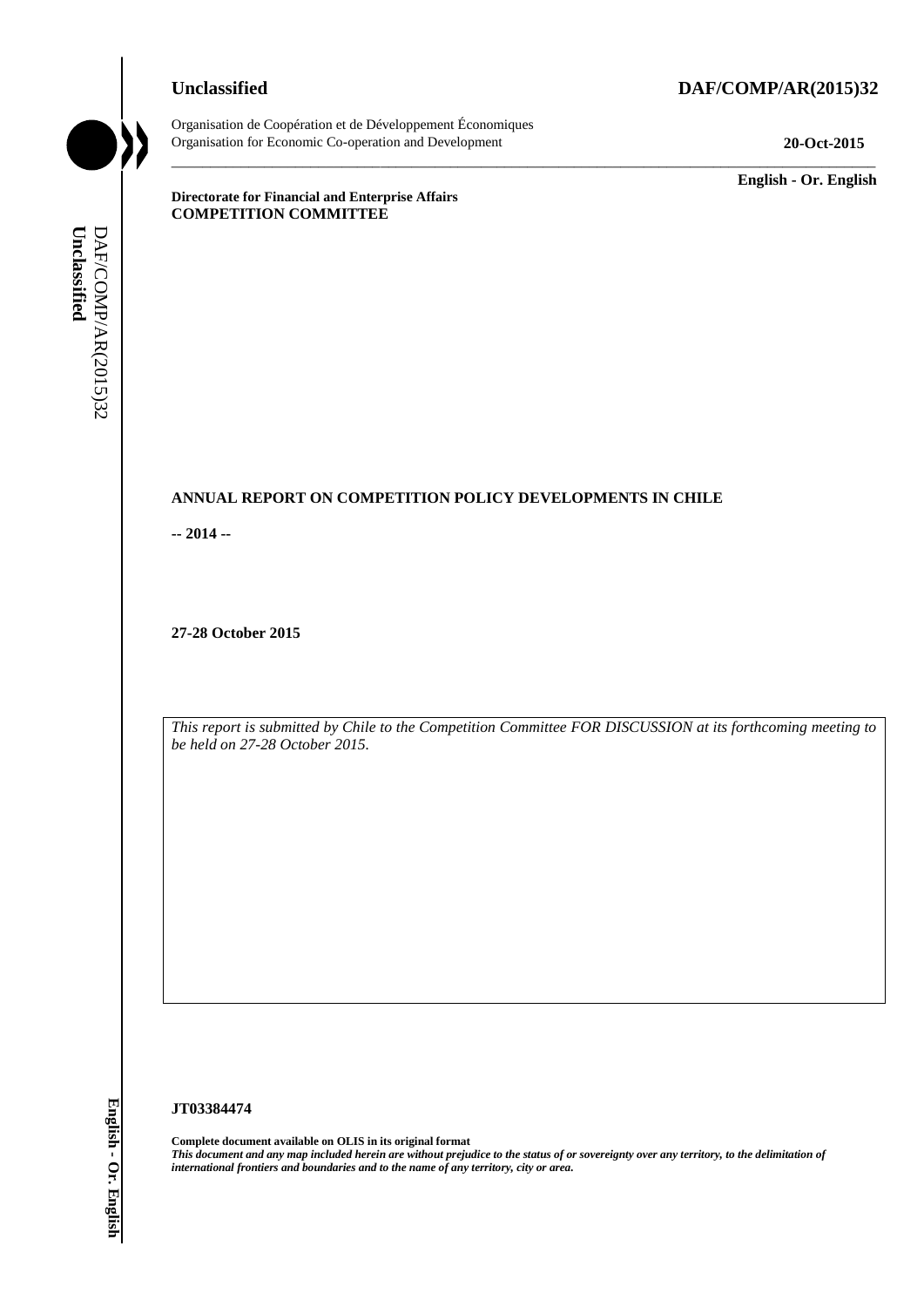# **TABLE OF CONTENTS**

| 1.         |                                                                                       |  |
|------------|---------------------------------------------------------------------------------------|--|
| 1.1<br>1.2 |                                                                                       |  |
| 1.3        |                                                                                       |  |
|            |                                                                                       |  |
| 2.1        | Actions against anticompetitive practices, including agreements and abuses            |  |
| 2.2        |                                                                                       |  |
| 3.         | The role of competition authorities in the formulation and implementation of other    |  |
|            |                                                                                       |  |
| 4.1        |                                                                                       |  |
| 4.2        |                                                                                       |  |
| 4.3        |                                                                                       |  |
| 4.4        | Resources overall (current numbers and changes over the previous year): 16            |  |
| 4.5        |                                                                                       |  |
| 5.         | Summaries of or references to new reports and studies on competition policy issues 17 |  |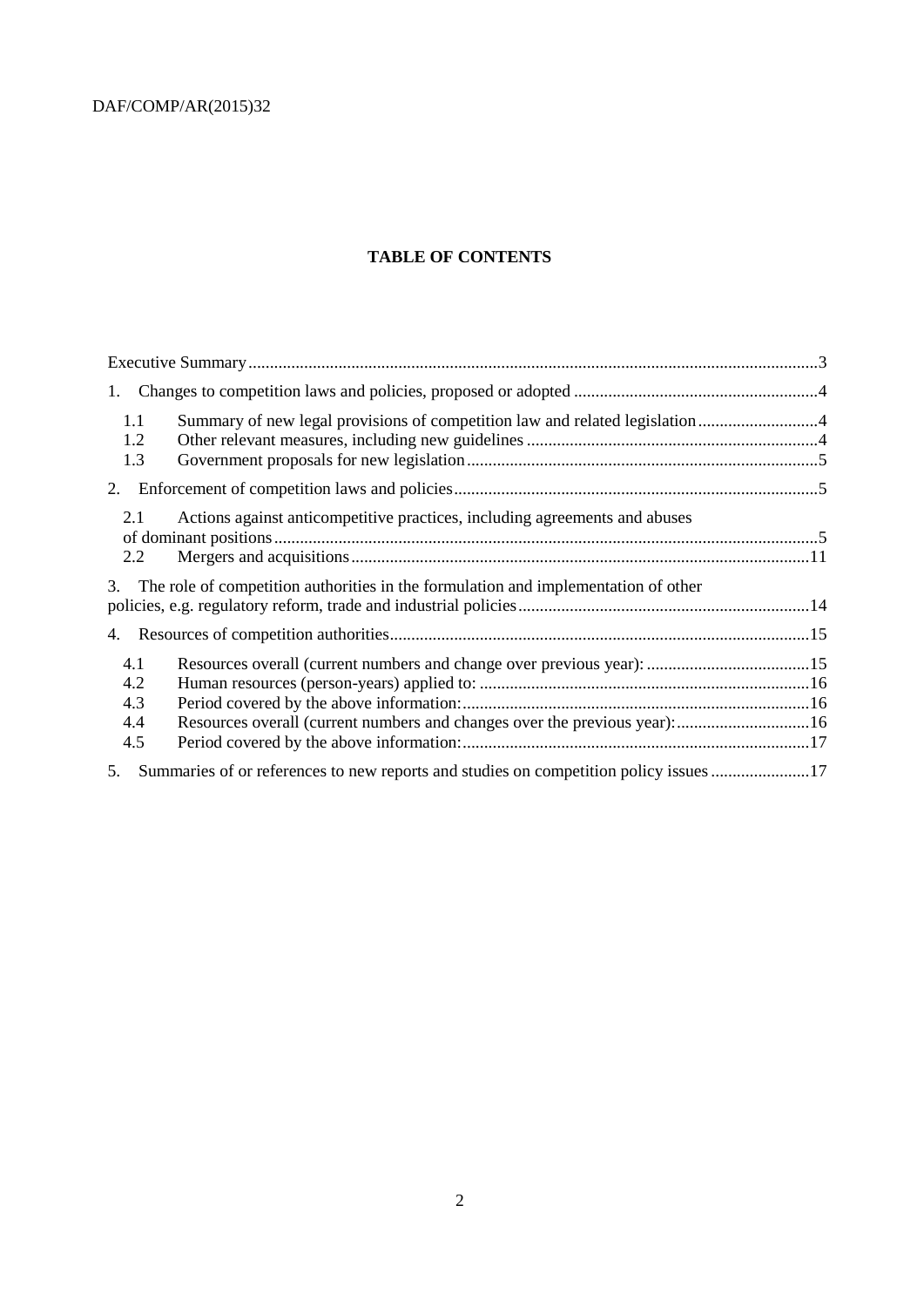# **JOINT CONTRIBUTION BY THE FISCALÍA NACIONAL ECONÓMICA AND THE TRIBUNAL DE DEFENSA DE LA LIBRE COMPETENCIA (MAY 2014 – JULY 2015)**

## <span id="page-2-0"></span>**Executive Summary**

1. This report summarizes recent developments in competition law, policy and enforcement in Chile. It also refers to the main cases of competition law enforcement, competition advocacy activities, and other developments that occurred between May 2014 and July 2015.

2. The *Fiscalía Nacional Económica* (hereinafter, "the FNE") is an independent government competition agency whose main roles are to detect, investigate and bring cases against antitrust violations, to produce technical reports and studies, and to undertake competition advocacy. The *Tribunal de Defensa de la Libre Competencia* (hereinafter, "the Competition Tribunal", or "the TDLC") is the independent and specialized judicial body with exclusive and excluding jurisdiction to decide on antitrust matters, including the resolution of adversarial matters (e.g., complaints brought by the FNE or private parties regarding collusion and abuse of dominance) as well as non-adversarial matters (e.g., preventive merger control). Decisions and resolutions issued by the TDLC can be challenged before the Supreme Court. The competition law is Decree Law No. 211 and its subsequent modifications.<sup>1</sup>

3. A draft proposal of several amendments of the Chilean competition law was presented to Congress by the government in March 2015. The proposed modifications cover three main areas: (i) cartel prosecution; (ii) the establishment of a mandatory merger control regime; and, (iii) empowering the FNE so as to request information to private undertakings for executing market studies.

4. During the period covered by this report, various important enforcement matters were resolved, and new ones initiated.

5. On Cartels, the Competition Tribunal issued its decision on the poultry cartel case in September 2014. In a unanimous ruling, the Tribunal declared that the 3 accused companies, who control over 80% of total poultry production in Chile, had colluded via their trade association, having agreed to limit production of poultry meat in the national market, as well as allocating quotas in the markets of production and commercialization of this product. Two of the companies were fined with the maximum applicable: approximately US \$ 24 million, while the third company was fined with approximately US \$ 9.7 million. The Competition Tribunal also ordered the dissolution of the trade association, who had acted as coordinator of the cartel. This decision was challenged before the Supreme Court, whose final ruling is still pending.

6. The Tribunal also issued its decision on a complaint by the FNE against the Trade Association of Obstetric Gynecologists of the rural area of Ñuble and its members stating that there was proof of an agreement between the medical doctors specialized in Obstetrics and Gynecology in the area. This agreement had been reached in order to steadily raise prices of medical consultations and surgical interventions, at least for a year and a half. The Tribunal fined the trade association, as well as all the doctors involved.

 $\frac{1}{1}$ 

The most significant modifications to the competition law in recent years have been Law No. 19.911/2003, which created the TDLC and Law No. 20.361/2009, which improved the law on hardcore cartel enforcement.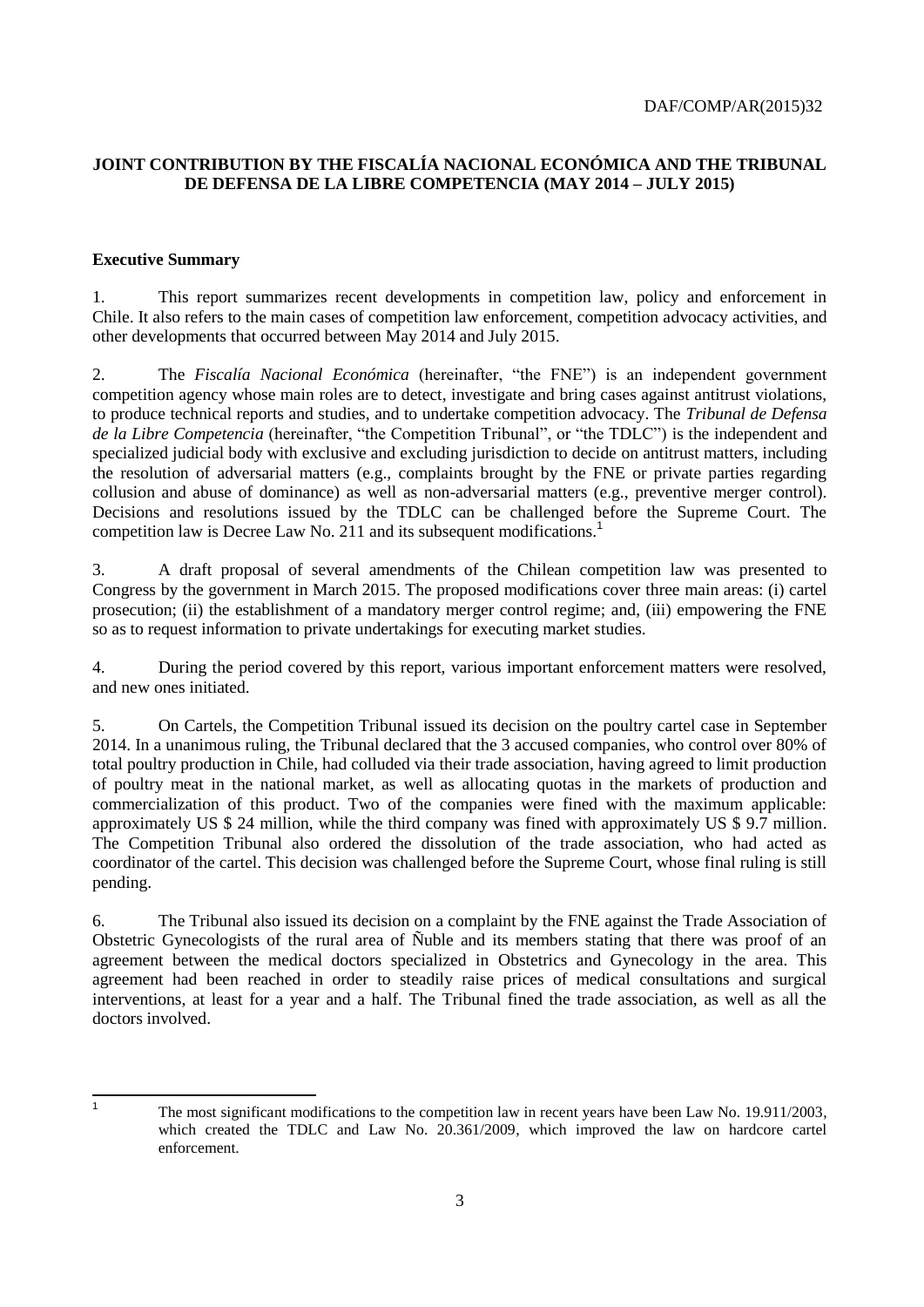7. Additionally, in May, July and November 2014, the Competition Tribunal ruled in favor of the FNE in three collusion cases against intercity bus services that involved price fixing and artificial creation of entry barriers in different routes.

8. Regarding new cases, in July 2014, the FNE filed a complaint before the TDLC, accusing four asphalt companies of colluding, agreeing on a mechanism to allocate contracts for providing asphalt-based products. This case is still pending before the TDLC.

9. In January 2015, the FNE filed a complaint before the TDLC against six international shipping companies, claiming that these firms engaged in coordinated actions to ensure that each maintained their existing cargo contracts with specific car manufacturers or importers. This case is particularly noteworthy, because (i) it is the  $4<sup>th</sup>$  leniency case in Chile; and (ii) it is the first time that two different companies applied for leniency in the same case. This case is in the early stages of trial before the TDLC.

10. Regarding mergers, the FNE initiated 19 investigations of merger cases in the period between May 2014 and July 2015; only 2 of these cases were voluntarily notified by the merging parties. The FNE entered into settlement negotiations in three of these cases, agreeing with the interested parties several structural and behavioral remedies, which aimed to eliminate the competition concerns raised by the respective mergers.

11. Regarding previously controlled mergers, in this period the FNE filed two cases of breach to remedies previously imposed by the TDLC: one in the supermarket industry which started in June 2014, and one in the airline industry which began in June 2015. Both cases are still ongoing in the TLDC.

12. Regarding advocacy, in this period the FNE issued a report on public procurement in the healthcare sector, titled "Study of Public Procurement of Pharmaceutical Drugs in Healthcare Facilities". This report analyzed more than 300 tenders in several public hospitals in Chile, concluding that there is room for improvement in the public procurement of pharmaceutical drugs, and recommending courses of action to increase competition in this market.

# <span id="page-3-0"></span>**1. Changes to competition laws and policies, proposed or adopted**

# <span id="page-3-1"></span>*1.1 Summary of new legal provisions of competition law and related legislation*

13. No legal provisions directly or indirectly regarding competition law were enacted in the reported period.

# <span id="page-3-2"></span>*1.2 Other relevant measures, including new guidelines*

14. On July 6 2014, the FNE issued the "Guidelines for the Analysis of Vertical Restraints". This document provides guidance on the analysis to be followed by the FNE, when evaluating the mechanisms that regulate the commercial conditions agreed by or imposed to companies that operate at different stages of the productive chain.

15. The FNE's focus on vertical restraints is due to the fact that they may restrict competition in the marketplace though the promotion or facilitation of collusion among distributors or suppliers, and to block or delay entry or expansion of other industry agents.

16. Furthermore, the FNE has also centered on how to improve its leniency program. Under this scope, its 2009 "Internal Guidelines on Immunity and Reduction of Fines in Collusion Cases" is under review and after a public consultation process a new guideline, titled "Internal Guidelines on Leniency in Collusion Cases" will be promptly released.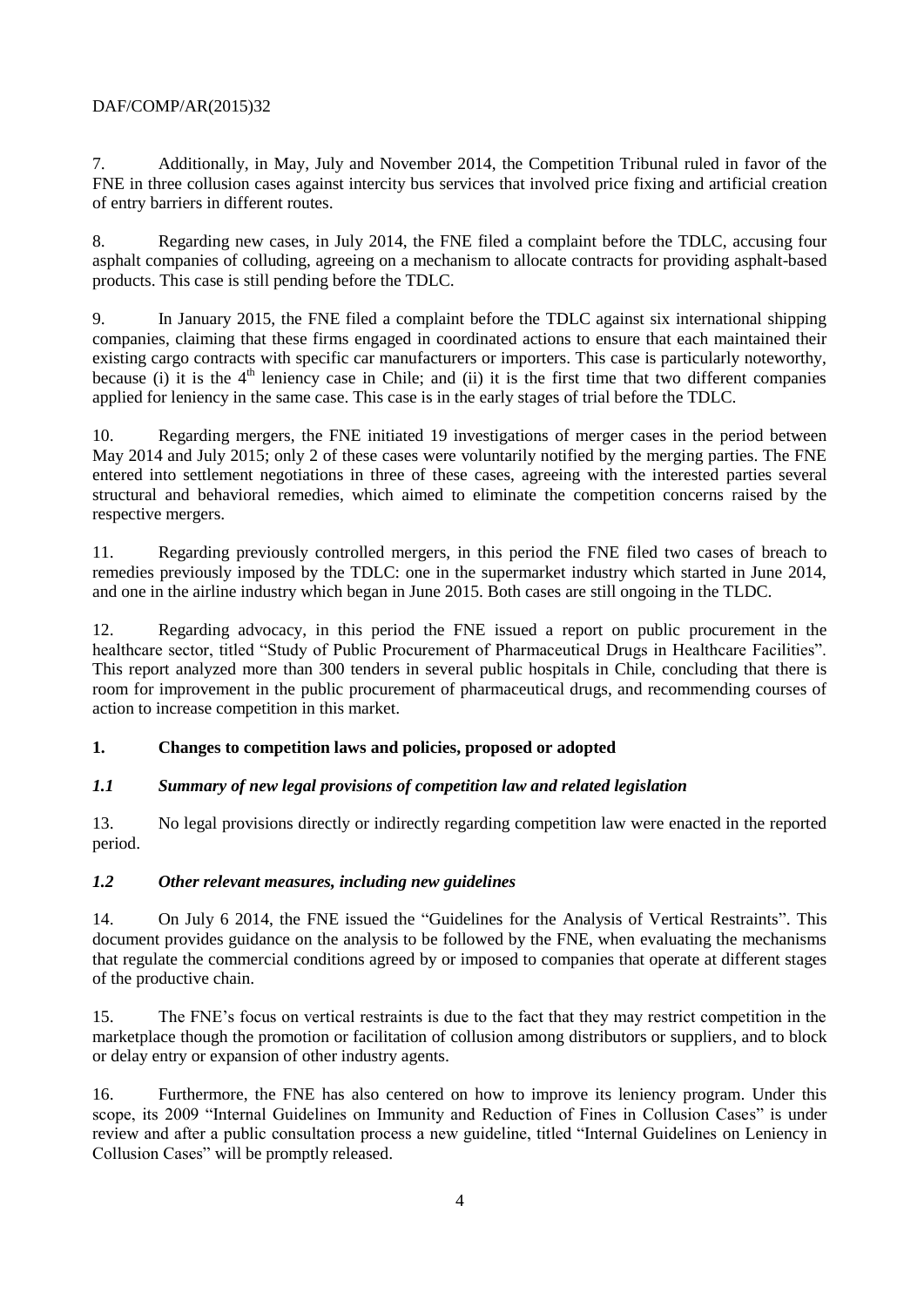# <span id="page-4-0"></span>*1.3 Government proposals for new legislation*

17. In March, 2015, the Chilean government submitted to Congress a draft proposal that substantially amends the Chilean competition regulation. The proposal introduces modifications in three main areas: i) cartel prosecution; ii) the establishment of a mandatory merger control regime; and iii) to empower the FNE so as to request information to private undertakings for the execution of market studies.

18. Regarding cartel prosecution, it is noteworthy that the proposal considers an increase in fines, which aims at cartel deterrence – nonetheless, the raise is applicable for the entire spectrum of possible competition infringements. If the proposal is approved, the current fixed maximum fine will be replaced by a fine up to the double of the economic benefit reported by the offender – to the extent that said benefit could be clearly established. On the contrary, the fine's upper threshold will amount to the 30% of the offender's sales during the corresponding period in which the infringement was executed.

19. Moreover, the proposal establishes cartel infringements as criminal offences, categorizing the conduct in the Criminal Code.

20. Within merger control, the draft proposal contemplates mandatory notification of concentrations exceeding certain thresholds –to be determined by the Ministry of Economy through subsequent regulation– to the FNE. The bill proposes to establish a two-phase review procedure conducted by the FNE, subject to fixed legal terms: a Phase I for the review and clearance of unproblematic mergers; and a Phase II for the assessment of concentrations requiring an in-depth review due to their complexity and/or likelihood of anti-competitive effects. A decision blocking a merger could be appealed before the Competition Tribunal ("TDLC"). The proposal's merger assessment standard is the 'substantial reduction of competition'.

21. The bill is under ongoing parliamentary discussion and it has been subject to several amendments. It is not expected to be approved before 2016.

#### <span id="page-4-1"></span>**2. Enforcement of competition laws and policies**

## <span id="page-4-2"></span>*2.1 Actions against anticompetitive practices, including agreements and abuses of dominant positions*

*2.1.1 Summary of activities of:* 

(a) FNE

i. Asphalt cartel

22. On July 7, 2014, the FNE filed a complaint before the TDLC against four asphalt companies: Asfaltos Chilenos, Dynal Industrial, ENEX and QLA. It claimed these companies agreed on a mechanism to allocate contracts for the provision of asphalt-based products used in the construction, replacement and repairing of public and private roads. The agreement was disclosed to the FNE by ENEX, who applied for leniency.

23. Considering the gravity of the infringements, the FNE requested the TDLC to impose fines of 5,000 UTA (about USD \$ 5 million) to Asfaltos Chilenos, and QLA and 1,500 U.T.A. to Dynal (about USD \$ 1.5 million), while ENEX was granted with immunity due to its cooperation through the leniency program.

24. This case is in the final stages of review in the TDLC.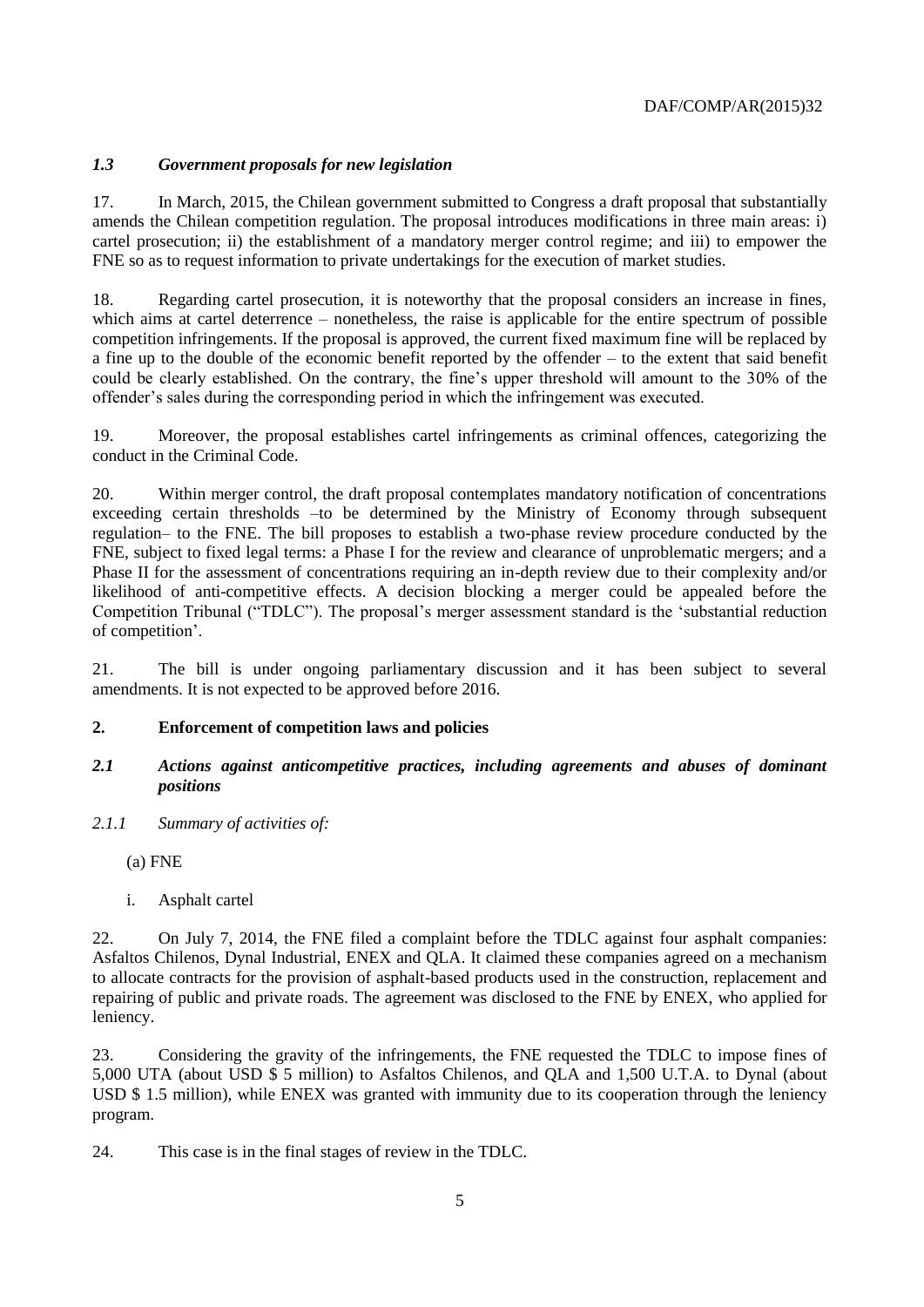ii. Cargo shipping cartel

25. On January 27, 2015, the FNE filed a complaint before the TDLC against six international shipping companies, namely Compañía Sudamericana de Vapores ("CSAV"), Compañía Chilena de Navegación Interoceanica ("CCNI"), Eukor Car Carriers Inc ("Eukor"), Kawasaki Kisen Kaisha ltd ("Kline"), Mitsui Osk Lines Ltd. ("MOL") and Nippon Yusen Kabushiki Kaisha ("NYK").

26. The companies operate the business of car shipping from Europe, America and Asia to Chile. The FNE claimed the incumbent firms engaged in a coordinated course of action that ensured that each company maintained its existing contracts with car manufacturers or importers. The cartel activity was executed through the submission of bids that were either higher than the incumbent firm's bid or unfeasible, in order to guarantee that the contract would remain in the hands of the coordinated firms.

27. The agreement was disclosed to the FNE by CSAV, who applied for leniency. Thereafter, NYK also cooperated with the agency's investigation through its participation in the leniency programme.

28. The FNE requested the TDLC to fine Eukor with approximately USD \$ 25 million and USD \$12.5 million for MOL, Kline, CCNI and NYK. The requested fines were determined considering the gravity of the infringement, the economic benefit and the duration of the cartel.

29. The FNE requested for a reduced fine for NYK due to its cooperation throughout the investigation, which implied a reduction of 50% of the total amount of the requested fine, about USD \$12.5 million. In this scope, CSAV was granted with immunity, given that it was the first applicant in the leniency program.

30. This case is remarkable since this is the fourth time the leniency program has been used in a Chilean cartel case. Likewise, for the first time, two firms in the same case applied for leniency.

31. This case is still in the early stages of review in the TDLC.

iii. *On-net* – *off-net* calls price discrimination

32. On July 15, 2014, the FNE submitted two claims against member companies of the 'Movistar' holding, a telecommunications operator and former incumbent: one against Telefónica Chile and another against Telefónica Móviles. The complaint was based on the grounds that such companies had breached a recent TDLC ruling (General Instructions No. 2, issued in 2012) which regulated the terms on which telecommunications companies are allowed to discriminate between *on-net* and *off-net* calls, as well as having engaged in tying practices within telecommunications services. The FNE requested for fines of around USD \$3.2 million for Telefónica Móviles and USD \$45 thousand for Telefónica Chile.

33. In Telefonica Móviles complaint, the FNE argued that discrimination between *on-net* and *off-net* calls, generated by the commercialization of mobile plans which gave clients the right to register a "Preferred Number" of the same company, as well as prepaid minute packs exclusively intended for *on-net* traffic, were in breach of the language and regulatory objectives of TDLC ruling. The above, since it leads to the creation of user communities for the Movistar network, under which users are subject to high switching costs..

34. Telefónica Chile's claim was referred to a report submitted to the FNE, which allowed the agency to verify that, as of September 2011, the company had not commercialized its fiber optic TV service in a standalone manner, but only tied to the sale of broadband internet services. The above conduct was also allegedly to be in breach of the TDLC's 2012 ruling.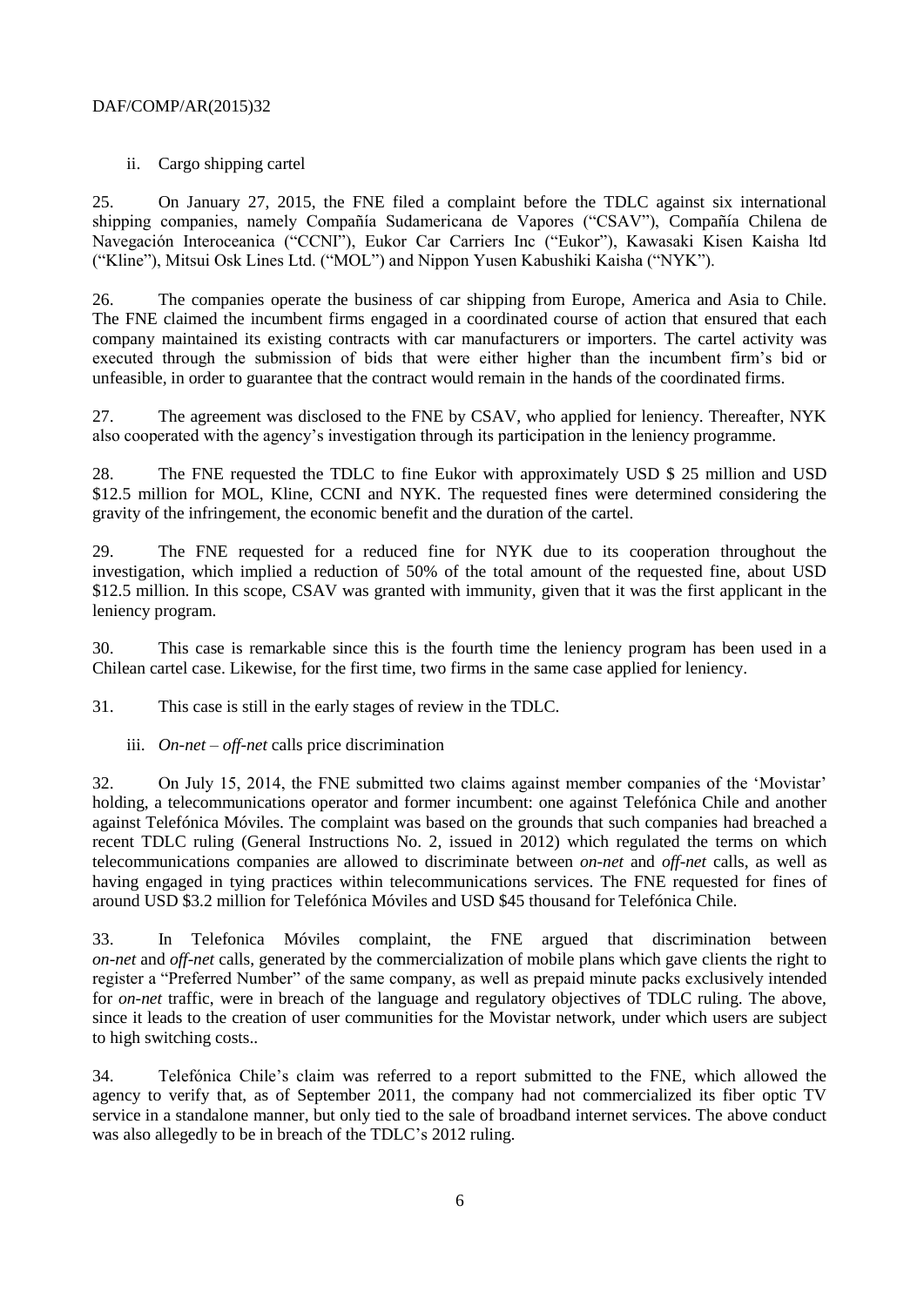35. Both cases were closed after a settlement between Movistar and the FNE was approved by the TDLC.

(b) Competition Tribunal

36. During the period covered by this report, 19 new adversarial cases were initiated before the TDLC<sup>2</sup>. Of the total number of cases, 84% were related to unilateral conduct and 16% to cartels.

37. The TDLC issued 11 decisions in adversarial cases during the period covered by this report: 6 in 2014 (May-December)<sup>3</sup>, and 5 through July 2015<sup>4</sup>. These cases originated both from claims by the FNE, as well as through complaints filed by private parties. 5 out of these 11 rulings were condemnatory. The average length of these proceedings was 645 days (roughly 1 year and 9 months).

38. Of these 11 decisions, 8 have been challenged before the Supreme Court. 2 of them have been confirmed by the Supreme Court, while the other 6 are still under review.

39. All 5 of the condemnatory decisions issued during the period covered by this report relate to collusion cases.

(c) Supreme Court

40. On August 2014, the Hon. Supreme Court of Chile overturned a decision of the Competition Tribunal, which had condemned the National Civil Registry and Identification Service (Registro Civil) for discrimination in the evaluation of proposals in the public tender  $N^{\circ}$  594-56-LP08, for a new identification card and passport system. According to the Tribunal's decision, this discrimination was deemed arbitrary, and might have resulted in the disqualification of a proponent (Sonda) from the tender. In the Competition Tribunal's decision, the Civil Registry had been fined with 200 UTA (equivalent to approximately US \$  $162,000^5$ ).

41. This case was brought before the Supreme Court both by Sonda and the Civil Registry. Sonda claimed that the tender should have been deemed void, and that the fine should be augmented to 20,000 UTA (equivalent to approximately US \$ 16.2 million). The Civil Registry claimed that the Competition Court's ruling and fine should be revoked, clearing it from the anticompetitive accusations. In its ruling, the Supreme Court stated that the case should not have been analyzed in the Competition Court, given that it had already been presented to the Public Procurement Court, who had already dismissed Sonda's case. Therefore, the Supreme Court overturned the Competition Tribunal's decision, dismissing Sonda's complaint and annulling the fine against the Civil Registry.

 $\overline{c}$ <sup>2</sup> TDLC, Docket No. 278-14, 279-14, 280-14, 281-14, 282-14, 283-14, 284-14, 285-14, 286-14, 287-14, 288-14, 289-14, 290-14, 291-15, 292-15, 293-15, 294-15, 295-15 and 296-15.

<sup>3</sup> TDLC, Rulings No. 136 (*FNE vs. Pullman Bus Costa Central and Others III - Cartagena*), No. 137 (*FNE vs. Casther and Others*), No. 138 (*Ramírez & Co. vs. Ministry of Transportation*), No. 139 (*FNE vs. Agrícola Agrosuper and Others*), No. 140 (*Condominio Campomar vs. Inmobiliaria Santa Rosa de Tunquén*) and No. 141 (*FNE vs. Transportes Línea Uno Collico*).

<sup>4</sup> TDLC, Rulings No. 142 (*Multicaja and Other vs. Banco del Estado de Chile*), No. 143 (*Applus vs. Ministry of Transportation I*), No. 144 (*Applus vs. Ministry of Transportation II*), No. 145 (*FNE vs. Trade Association of OB-GYNs of the Province of Ñuble and Others*) and No. 146 (*Conadecus vs. Telefónica Móviles Chile and Others*).

<sup>5</sup> Using the CL\$-US\$ exchange rate published by the Central Bank of Chile for the month of July 2015.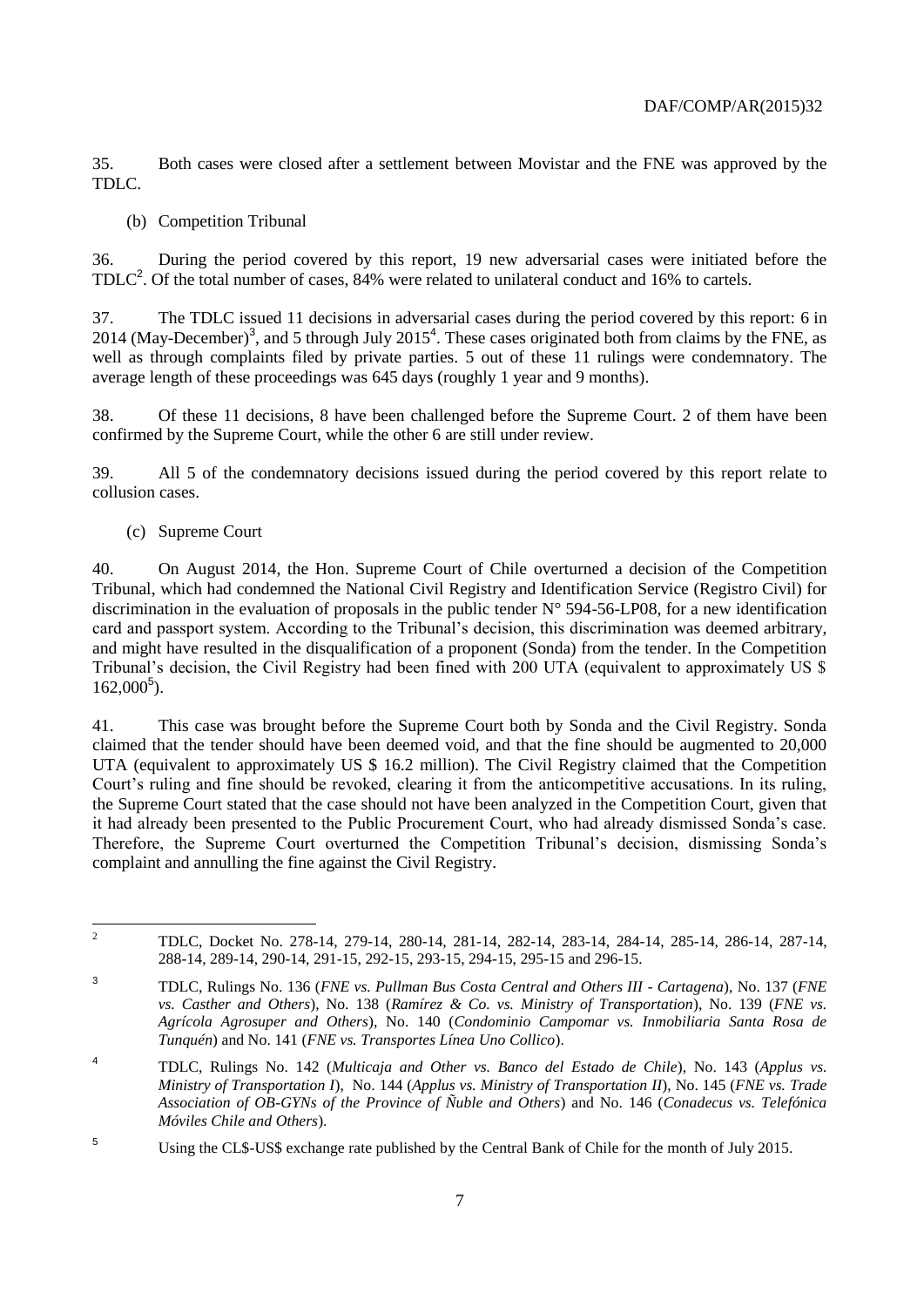42. In January 2015, the Supreme Court upheld a decision issued by the TDLC, in a collusion case in which the FNE had accused interurban bus transport companies that serve the route Santiago – Cartagena of a price fixing agreement in this route. In this month, the Supreme Court also revised a decision by the TDLC in another collusion case in the interurban bus transport sector, this time in the Copiapó – Caldera route. In this case, the Supreme Court raised the fines that had been determined by the TDLC.

43. In April 2015, the Supreme Court confirmed the Competition Tribunal's Decision No. 133-2014, which had declared that 3 interurban bus transportation companies had colluded to fix prices and allocate frequencies in the Santiago – Curacaví – Santiago route.

# (d) Other Courts

44. On October 9, 2014, the Constitutional Tribunal issued a decision regarding the proportionality of sanctions in the Competition Act (Decree Law No. 211, Article 26 (c)). This case was started by Servicios Pullman Bus S.A., one of the three companies that were fined in Decision No. 133-2014, while that decision was being reviewed by the Supreme Court. This company stated that Article 26 (c) of the Competition Act was unconstitutional, and therefore inapplicable, because it did not guarantee the constitutional principle of equality under the law, in its dimension of proportionality of sanctions. The Constitutional Tribunal dismissed the case, stating that this Article provided sufficient guarantee of proportionality of sanctions, given the fact that fines are determined by a collegiate Tribunal, and that several factors have to be taken into account when determining fines, such as the severity of the conduct and recidivism, among other considerations.

45. On June 23, 2015, the Fourth Oral Criminal Court reached a decision in the Criminal Prosecutor's Office accusation against 10 pharmaceutical executives. This accusation stems from the "Pharmacies Case", a high profile collusion case that was resolved by the TDLC in January 2012 and upheld by the Supreme Court in September 2012. The Criminal Prosecution Office had sued these 10 executives towards ascertaining the possible crime of fraudulent adulteration of standard pricing in Article 285 of the 1874 Criminal Code. The Criminal Court stated that this crime was not proven in the proceeding, thus clearing the accused executives of all charges.

46. On June 30, 2015, the 22<sup>nd</sup> Civil Court of Santiago solved a damages lawsuit by OPS Ingeniería Limitada (OPS) against Telefónica Móviles Chile (Movistar), stating that Movistar must pay OPS UF 510,011.92 (approximately US \$ 20 million) as compensation for loss of earnings. The basis for OPS's compensation lawsuit was the Competition Tribunal's Decision No. 88-2009, which stated that Movistar had engaged in (i) margin squeeze practices towards its competitors in the market for termination of fixedto-mobile telephone calls, and (ii) refusal to sell practices, geared towards transferring their dominant position in the mobile telephony market towards the connected market for termination of fixed-to-mobile telephone calls. The Civil Court's decision was appealed by Movistar, and is currently under review by the Court of Appeals.

# *2.1.2 Description of significant cases, including those with international implications*

(a) Collusion in the Chilean poultry industry:

47. On September 25, 2014, the TDLC issued its decision in the "poultry cartel case"<sup>6</sup>. In a unanimous ruling, the Tribunal accepted the lawsuit presented by the FNE in November 2011, and declared that Agrosuper, Ariztía and Don Pollo –3 companies that control over 80% of total poultry

 $6\overline{6}$ 

Decision No. 139/2014. Available in

[http://www.tdlc.cl/DocumentosMultiples/Sentencia\\_139%20\\_2014.pdf.](http://www.tdlc.cl/DocumentosMultiples/Sentencia_139%20_2014.pdf)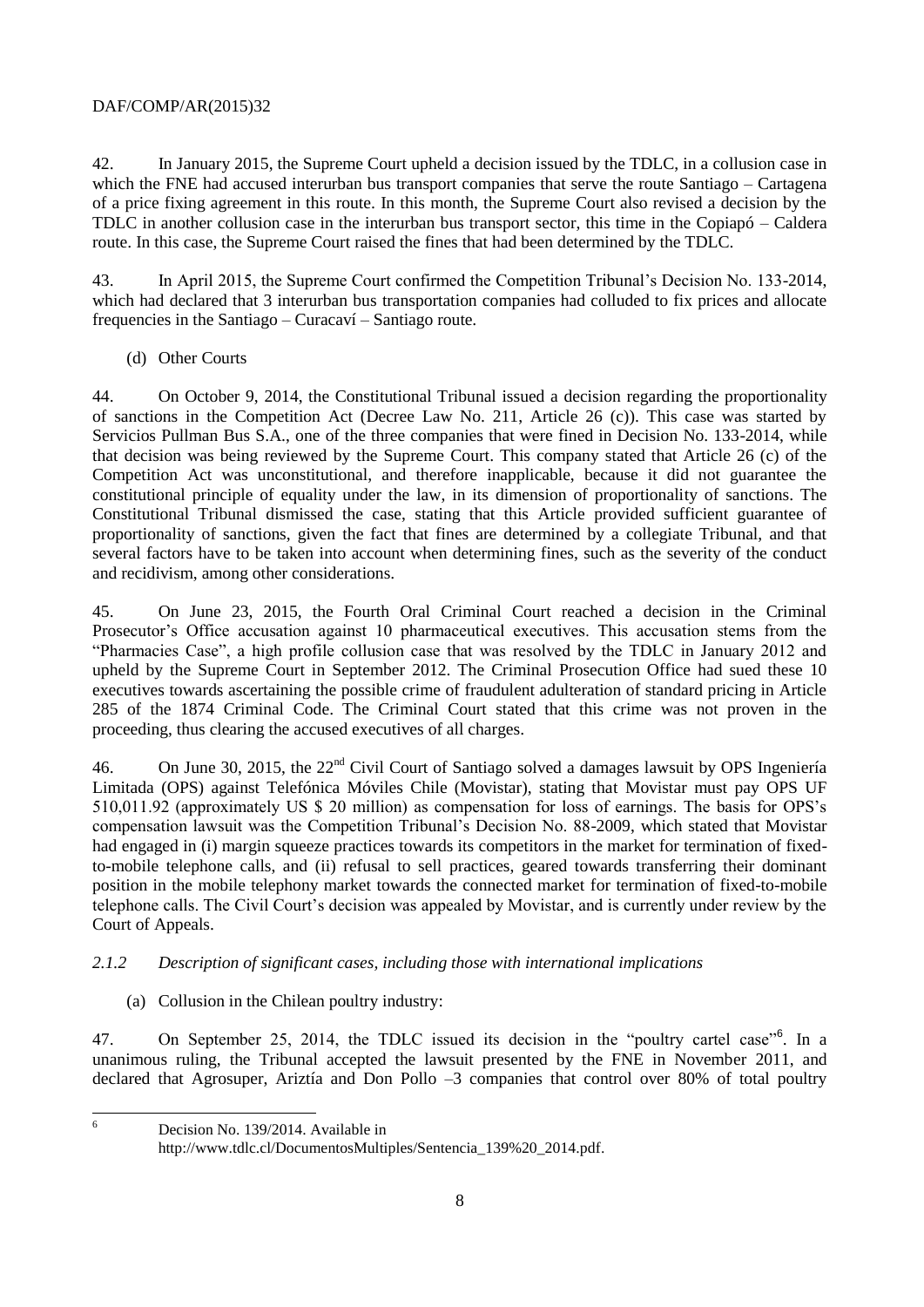production in Chile– colluded via their trade association, APA, having agreed to limit production of poultry meat in the national market, as well as allocating quotas in the market of production and commercialization of this product.

48. The Decision established the existence of an illicit agreement by means of e-mails and other evidence of coordination between the accused companies. In summary, the poultry meat producers had jointly projected future demand for their products, and allocated market quotas for production. The TDLC also considered that APA had a very important role in the coordination, execution and monitoring of compliance of the aforementioned agreement.

49. The Tribunal stated that there was abundant evidence that the accused companies, by means of defining a target production level, intended to determine the range of prices in which the prices of poultry meat products would fluctuate. This last exercise, by all accounts, constituted a collusive agreement on produced quantities, with the clear objective of achieving specific prices or price ranges, restricting or eliminating competition between participants. Each year –starting at least in the 1990s–, this agreement was monitored or adjusted by means of suggestions of production quantities, the slaughter of chicks or other coordinated mechanisms.

50. The Competition Tribunal stated that the aforementioned cartel was complex, describing several other instances of coordination between the accused companies.

51. In its ruling, the Tribunal rejected every exception, claim and defense put forward by the accused companies. In particular, Ariztía's exception of lack of passive legal standing, and all the companies' exceptions of exceeding the statute of limitations.

52. The Tribunal determined that the applicable law in this case corresponds to Decree Law No. 211, modified by Law No. 20361 of 2009. Under this law, Agrosuper and Ariztía were fined with the maximum applicable: 30,000 UTA each (approximately US  $$24$  million<sup>7</sup>), while Don Pollo was fined with 12,000 UTA (approximately US  $$ 9.7$  million<sup>8</sup>). The Tribunal also ordered the dissolution of APA, who acted as coordinator of the cartel. The Tribunal also stated that Agrosuper must begin a merger control proceeding before it embarks on any concentration operation in this market.

53. This decision was challenged by Agrosuper, Ariztía, Don Pollo, APA and the FNE before the Supreme Court, whose final ruling is still pending.

(b) Multicaja vs. BancoEstado: challenging the incumbent in acquiring and processing of credit and debit cards

54. In October 2012, Multicaja accused BancoEstado, one of the most important banks of the country, of (i) refusal to deal with Multicaja without justification, by refusing to enable the former's transactional network as an operator of debit cards for BancoEstado's product "CuentaRUT", and (ii) tying acquiring businesses for CuentaRUT to the operation services for Cuenta RUT that are offered by Transbank, a transactional network in which BancoEstado has a minority ownership.

55. The Competition Tribunal dismissed this lawsuit, stating that BancoEstado did not have a dominant position in the relevant markets of (i) acquiring businesses for credit and debit cards as payment mechanisms, and (ii) processing of transactions made with those payment methods. Since BancoEstado

<sup>8</sup> Using the CL\$-US\$ exchange rate published by the Central Bank of Chile for the month of July 2015.

 $\overline{7}$ Using the CL\$-US\$ exchange rate published by the Central Bank of Chile for the month of July 2015.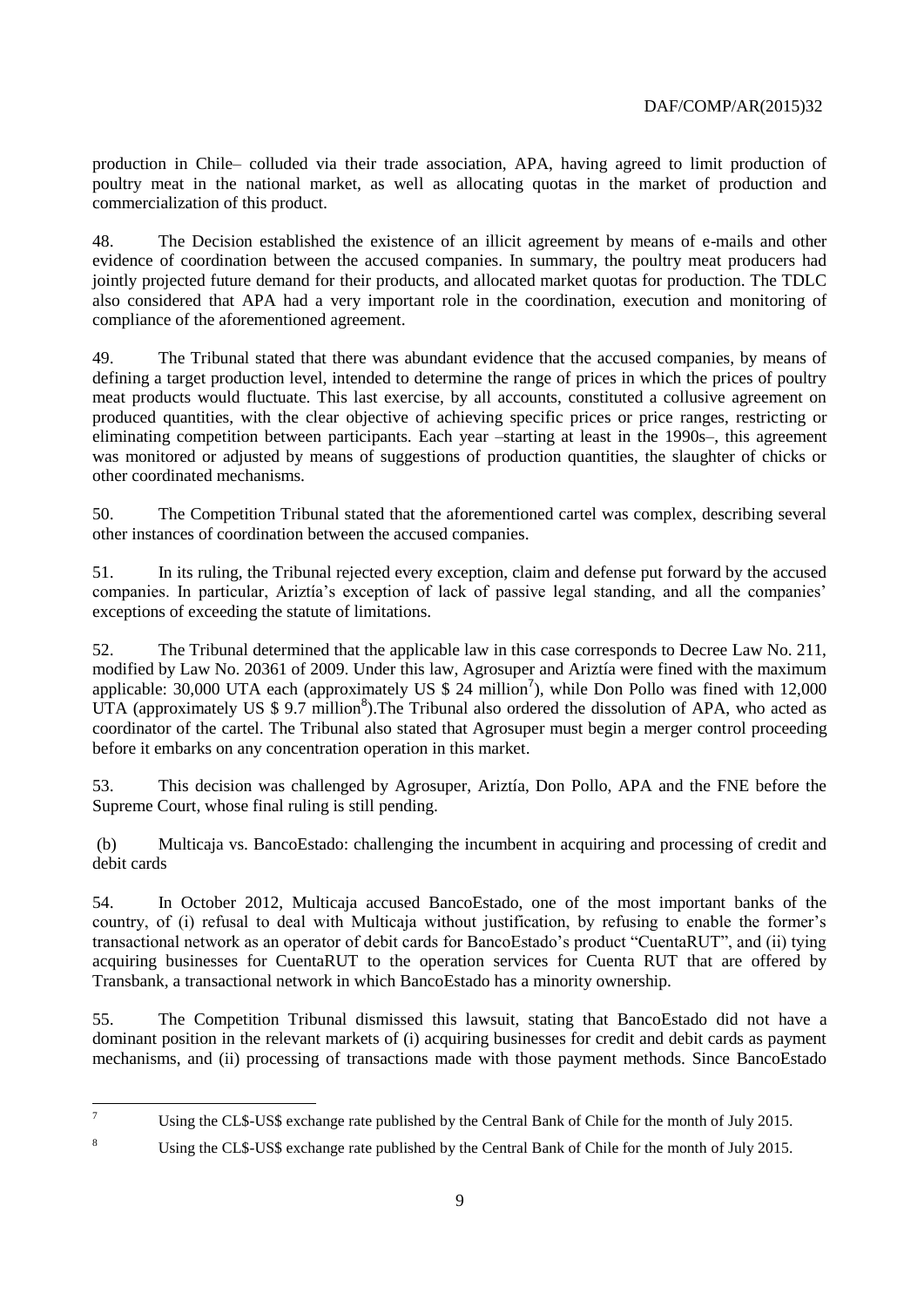lacked a dominant position, it could not have incurred in the abuses of dominant position that had been accused.

56. According to the TDLC's analysis, the services of acquiring businesses for BancoEstado's CuentaRUT and processing those transactions, are not significantly different from those same services towards other credit or debit cards. Consequently, it was determined that BancoEstado was only one of the possible issuers to whom the plaintiff could offer its services, and there was no proof that being hired by BancoEstado was necessary for Multicaja to participate in the relevant markets.

57. This decision was challenged by Multicaja in the Supreme Court. The final ruling is pending.

c) FNE vs. Obstetric Gynecologists: the role of Professional Associations as facilitators of illicit agreements

58. In October 2013, the FNE filed a complaint against the Trade Association of Obstetric Gynecologists of the rural area of Ñuble. According to the complaint, the Association was fixing minimum prices for standard maternity procedures, causing direct harm to privately insured patients.

59. The Competition Tribunal accepted the complaint, stating that there was proof of an agreement between medical doctors specialized in Obstetrics and Gynecology, concerted through their professional association (AGGOÑ). This agreement was reached in order to steadily raise prices of medical consultations and surgical interventions in the relevant markets, at least between the months of January 2012 and October 2013.

60. The Tribunal fined AGGOÑ with 10 UTA (approximately US \$ 8,000), and the accused medical doctors had to pay fines that ranged between 1.66 and 9.52 UTA (approximately between US \$ 1,300 and US \$ 7,700).

61. The Competition Tribunal's decision was challenged before the Supreme Court, whose ruling is still pending.

(d) Recent decisions by the TDLC – Collusions in intercity transport services

62. In the period covered by this report, the Competition Tribunal issued three different decisions related to collusive practices in different intercity bus transport services.

63. In May 2014, the Competition Tribunal issued a decision on a complaint filed by the FNE against four intercity transport firms, Pullman Bus Costa Central, Bahía Azul, Bupesa and Andrade. The FNE accused these firms of agreeing to fix prices of intercity transport services for the Santiago-Cartagena-Santiago route in 2 opportunities: October 2009 and January 2010. Regarding the first price increase, the Tribunal considered that there was proof of coordination between Pullman Bus Costa Central and Bahía Azul; the participation of Bupesa and Andrade in this agreement was not proven. Regarding the price raise of January 2010, the Tribunal considered that the evidence presented in the proceeding was not enough to prove the second alleged collusive agreement. Considering this, the Tribunal imposed Pullman Bus Costa Central a fine of 80 UTA (approximately US \$ 65,000), and Bahía Azul a fine of 30 UTA (approximately US \$ 24,000). This decision was challenged before the Supreme Court, who confirmed the Competition Tribunal's ruling.

64. In July 2014, the Competition Tribunal issued a decision on a complaint filed by the FNE against three intercity transport firms: Casther, Expreso Caldera and Buses Caldera. The TDLC declared that these companies agreed to raise the price of tickets for services of rural intercity bus transport in the Copiapó-Caldera route in the months of April and May 2011, therefore infringing Article 3 of Decree Law No. 211.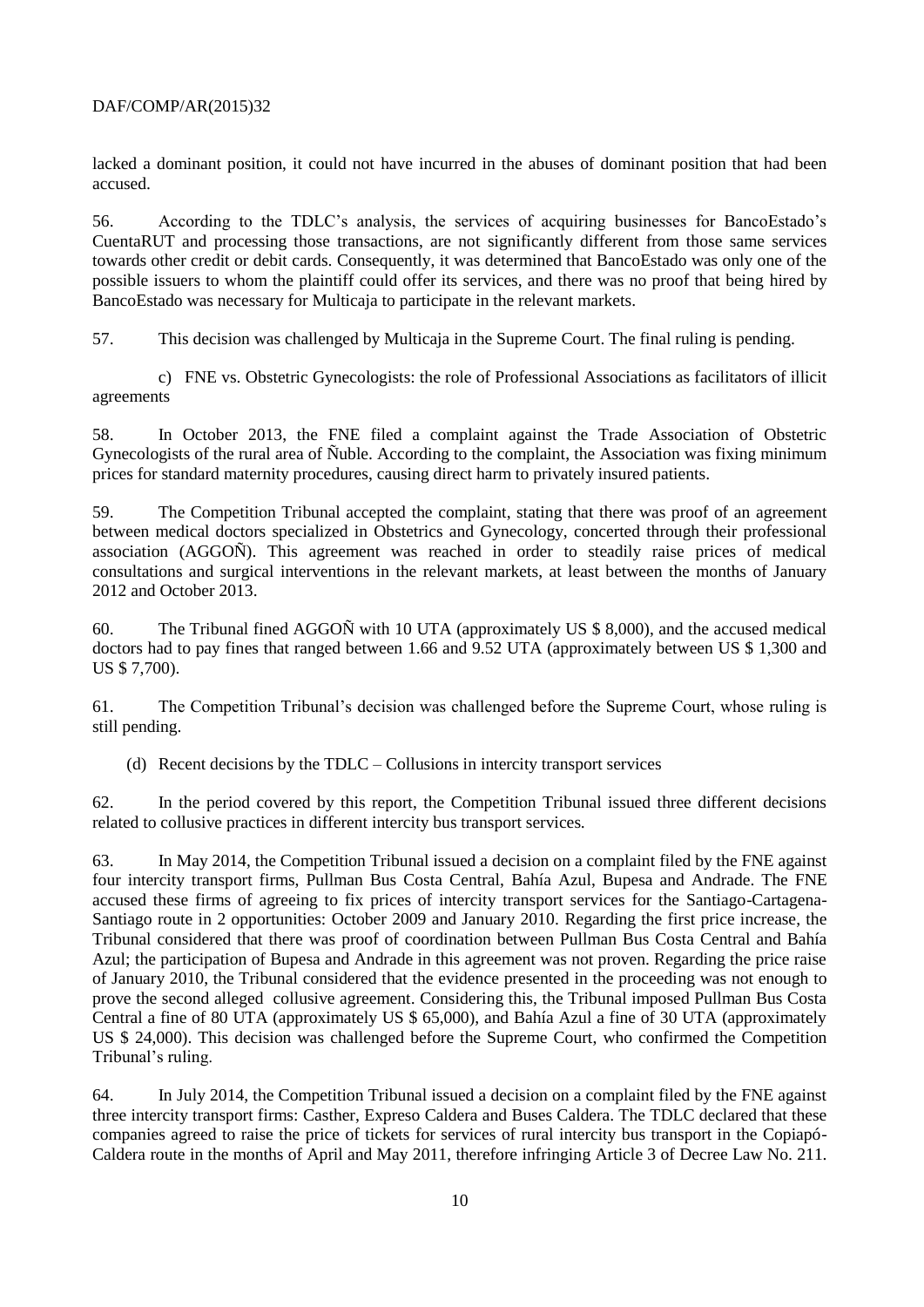The FNE reached a partial agreement with Expreso Caldera and Buses Caldera, in which the plaintiff reduced the maximum requested fine, while the defendants recognized facts and provided evidence. The Tribunal fined Casther with 60 UTA (approximately US \$ 48,000), and Expreso Caldera and Buses Caldera with 15 UTA (approximately US \$ 12,000) each. This decision was challenged before the Supreme Court, who confirmed the Competition Tribunal's findings, but raised the fines to more than double the total original amount.

65. In November 2014, the Competition Tribunal issued a decision on a complaint filed by the FNE against every line of intra-city bus transport services in the city of Valdivia, and their trade association AGETV. The TDLC declared that the defendants had agreed, inside AGETV, to raise prices of bus transportation in the city of Valdivia in May 2008, and agreed to raise prices again in July 2011. Two of the bus lines reached a partial agreement with the FNE. The Tribunal fined five bus lines with 15 UTA (approximately US \$ 12,000) each; one with 5 UTA (approximately US \$ 4,000), one with 2.5 UTA (approximately US \$ 2,000), and the trade association with 10 UTA (approximately US \$ 8,000). This decision was challenged before the Supreme Court; whose ruling is pending.

#### <span id="page-10-0"></span>*2.2 Mergers and acquisitions*

#### *2.2.1 Statistics on number, size and type of mergers notified and/or controlled under competition laws;*

66. In the period between May 2014 and July 2015, 1 merger consultation was initiated before the TDLC, 19 merger investigations had been initiated by the FNE. 17 of the later were started ex officio by the FNE, while 2 of them were voluntarily notified by the merging parties.

67. It is noteworthy that Chile currently has a voluntary merger consultation and notification regime, in which the FNE acts as the enforcing agency and the TDLC as the adjudicatory body. This fact explains that few concentrations had been voluntarily consulted to the TDLC or notified to the FNE within the aforementioned period.

68. It is relevant to consider that in three merger investigations, the FNE has concluded that the proposed concentrations raise concerns from a competition law standpoint. Within that scope, the FNE and the merging parties have entered into settlement negotiation processes, agreeing that the proposed transactions should be conditioned to several remedies – both structural and behavioral – that aim to eliminate the competition concerns.

69. These settlements were submitted to the TDLC and were approved within a special fast-track settlement proceeding.

70. In one case regarding a concentration among international liner shipping operators, the FNE closed the ongoing merger investigation, since the parties submitted binding commitments in foreign jurisdictions. The above, given that these conditions at the same time served to relieve the competition concerns raised by the FNE.

#### *2.2.2 Summary of significant/ongoing cases*

(a) CFR Pharmaceuticals and Abbott Laboratories: Valproic acid

71. On September 4, 2014, the TDLC endorsed a settlement between the FNE and two international laboratories, CFR Pharmaceuticals ("CFR") – Recalcine in Chile - and Abbott Laboratories ("Abbott"), regarding the acquisition of Abbott by Recalcine which implied the divestiture of all the products that contained valproic acid, an active compound used to treat epilepsy, bipolar disorder and migraine.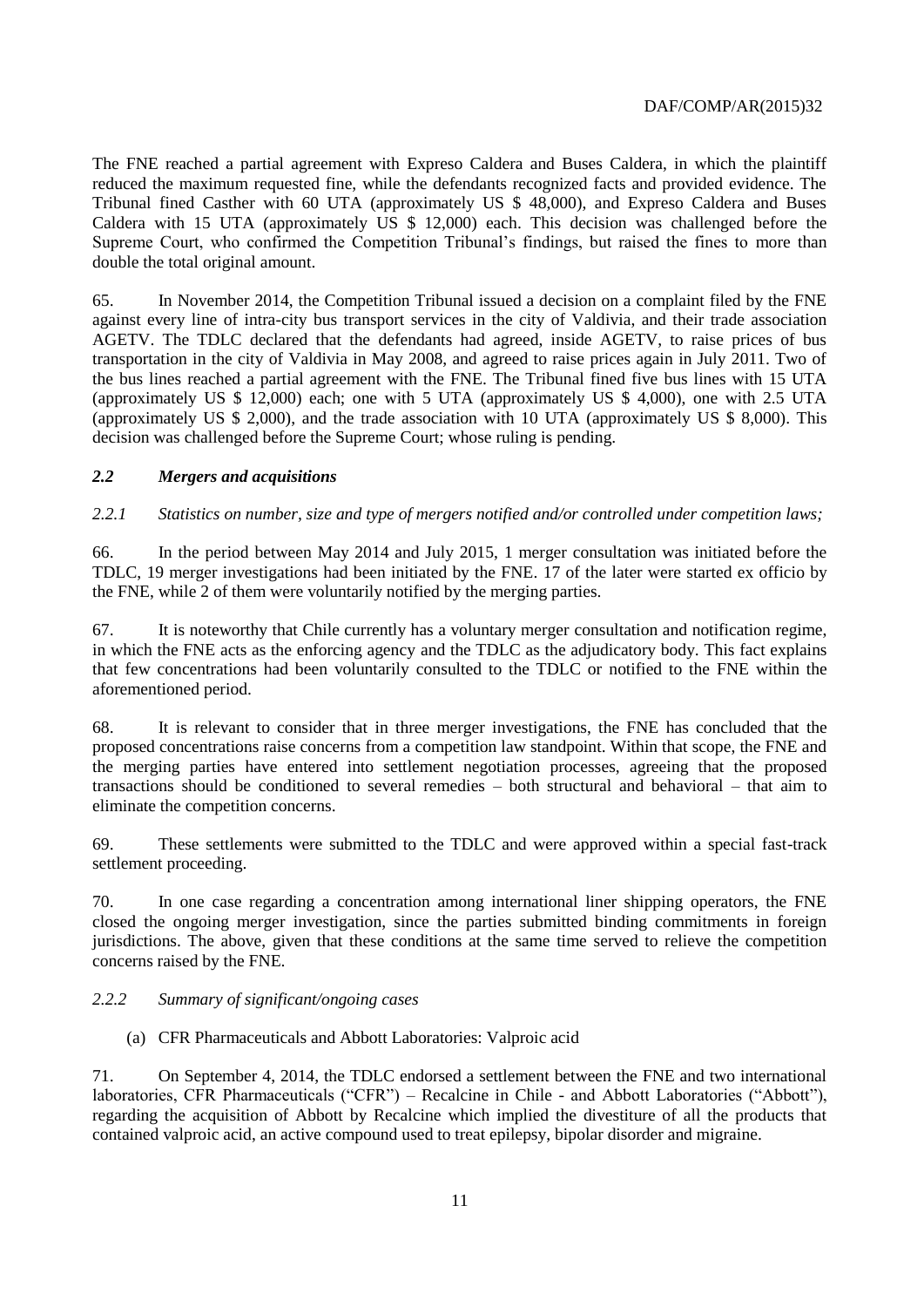72. The agreement provides that either Abbott or CFR must divest their brands, formulas, processes, technologies, rights, contracts and every indispensable asset for the successful participation in the business of manufacturing, marketing, promotion and distribution in Chile of valproic acid products to a feasible and independent competitor.

73. Abbott - through its brands Depakene and Valcote - and CFR – through Atemperator and Neuractin - were the largest players in that market at that time. In 2013, both companies held the 94% of sales in pharmacies and the 52% of sales in hospitals and related institutions.

74. The settlement aimed for the creation of a new market operator under a recognized brand, considering the strong market position of the merging parties, the entry barriers faced by other laboratories to enter into the valproic acid market, as well as the fact that medical practitioners often choose brands and tested drugs when it comes to fighting complex diseases, such as epilepsy.

(b) Oben Holding Group and Pack Film Chile: Polypropylene containers

75. On November 6, 2014, the TDLC approved a settlement agreed between the FNE and Oben Holding Group ("Oben"), a firm engaged in the commercialization of polypropylene products.

76. The settlement aimed to remedy the possible impairment of competition due to the dominant position that Oben Holding Group acquired in the local market for polypropylene due to the acquisition of its competitor, Sigdopack Sigdo Koppers ("Sigdopack"), in 2013. The resultant merged entity held an 80% market share. It is relevant to note that the settlement was reached once the merger between Oben and Sigdopack was already materialized.

77. The settlement contains five commitments: i) The setting, for a two-year term, of a fixed maximum price for customers in Chile whose purchase volume order equals or is less than 12 tonnes; ii) That Oben should refrain from subscribing exclusivity clauses with customers, or any other clauses that tend to produce any exclusionary effects; iii) To report any changes in business conditions to the FNE, with a 30 day notice; iv) To report any new mergers related to the merged entity that take effect in Chile and abroad to the FNE, in cases where the competition law of the country in which the transaction will materialize requires mandatory notification; and v) That Oben reduces the term of a non-compete clause agreed with Sigdo Koppers S.A. - a mining holding company formerly related to Sigdopack - from 5 to 2 years.

(c) Contitech Chile and Veyance Technologies: Conveyor Belts

78. On January 29, 2015, the TDLC approved a settlement between the FNE and the subsidiaries of two international conglomerates in the conveyor belts market, namely Contitech Chile S.A. ("Contitech") and Veyance Technologies Chile Ltda. ("Veyance"). The settlement aimed to prevent that competition in the Chilean market was hindered as a result of the merger between the holdings of the abovementioned companies.

79. The settlement's purpose was to reduce switching costs faced by the merging firms' clients, as well as lowering the entry barriers in the market. Accordingly, the parties agreed to (i) eliminate the exclusivity clause in force in a representation agreement between a Contitech's related company and TTM, a major national distributor; (ii) resign and refrain from subscribing price match clauses with its customers over the next five years; and (iii) to open the closed-monitoring system in force by Veyance that operated as an artificial barrier of entry of new competitors.

Breach of remedies proceedings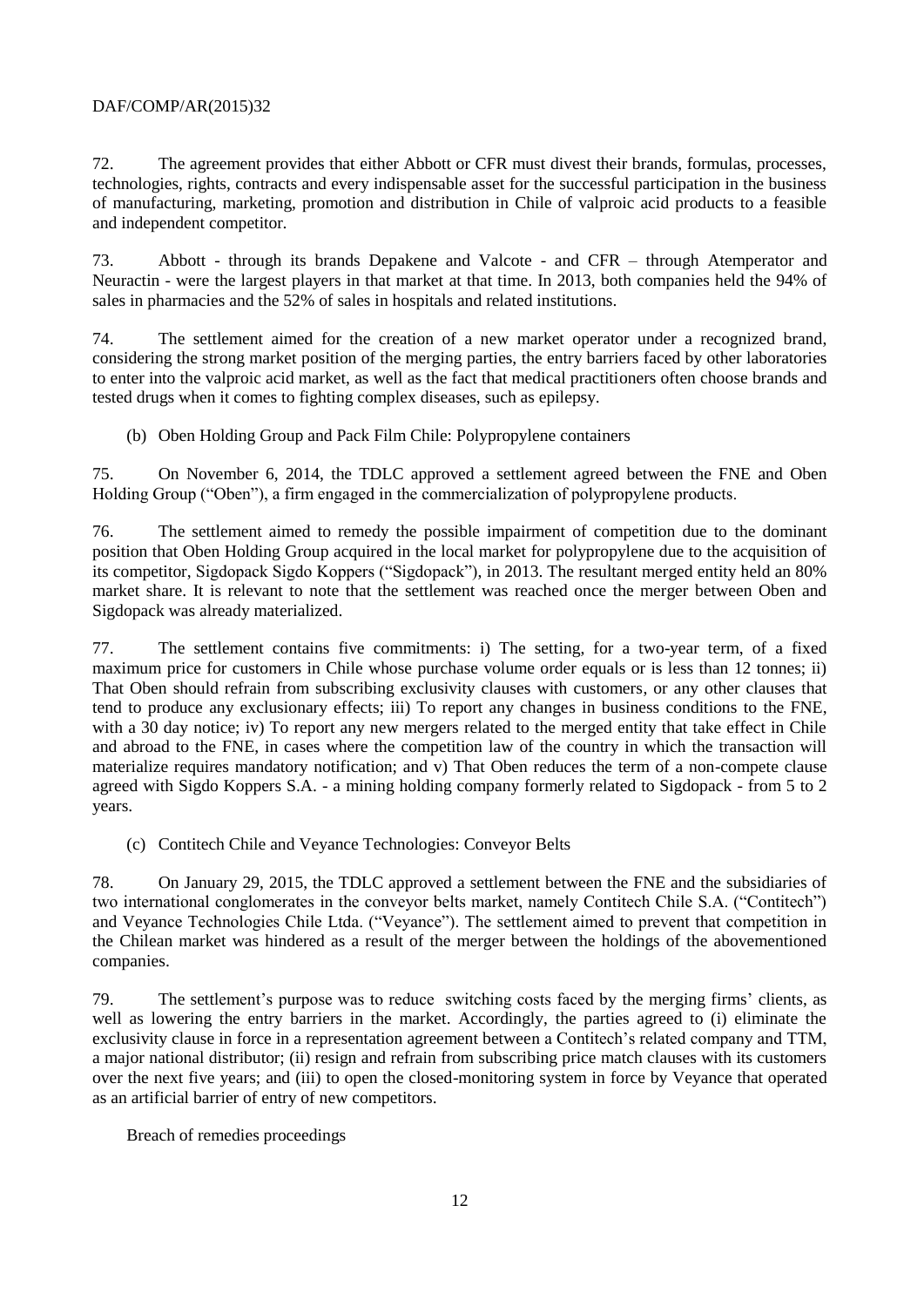# (a) LATAM Airlines Group

80. On June 10, 2015, the FNE filed a complaint against Latam Airlines Group ("Latam") before the TDLC. The FNE claimed that Latam breached one of the conditions set by the TDLC (in its Ruling  $N^{\circ}37$ ), which approved the merger of former Lan Airlines S.A. and Tam Linhas Aéreas S.A. in 2011.

81. In the Ruling, the Tribunal conditioned the merger clearance to 14 conditions. Condition No. 7 forced Latam to waive codeshare agreements with member airlines of an alliance other than Oneworld, in routes that connect Chile with Europe or North America. This remedy had a two-year timeframe - which expired on June 22, 2014. If Latam wished to keep the aforementioned agreements, it required the TDLC's authorization for their maintenance.

82. Likewise, new codeshare agreements between Latam and member airlines of an alliance other than Oneworld also required previous authorization by the TDLC.

83. Within the FNE's assessment of the Remedies compliance, the FNE noted that the Company kept six codeshare agreements in breach of the Ruling and that moreover, after the Ruling, it engaged in four new agreements without obtaining the relevant TDLC's approval.

84. In the breach of remedies' complaint, the FNE requested the TDLC an injunction, so that Latam was mandated to waive said agreements, as well as a fine of about US\$ 4.2 million. This case is in the early stages of the proceeding before the TDLC.

#### (b) SMU

85. On June 30, 2014, the FNE issued a complaint against SMU, a retail supermarket chain, on the grounds that SMU had breached the remedies imposed by the TDLC in its Ruling No. 43, which in 2012 conditioned the merger between SMU and its former rival, Supermercados del Sur ("SdS").

86. In the Ruling, the TDLC established that the merged entity had to divest some of its retail stores and, within the intermediate period, to engage in match-pricing between the prices of its stores that did not face competition, and those in stores of nearby locations in which there were strong competition conditions; divest SMU's 40% minority shareholding in another supermarket chain, Montserrat; modify non-compete clauses agreed with the previous controllers of the chains acquired by SdS; set general contracting conditions with suppliers; and mandatory pre-merger consultation to the TDLC of operations within the supermarket industry in which SMU engages in the future.

87. According to the FNE, SMU infringed three conditions in breach of Ruling No. 43: i) it did not divest supermarket retail stores within the 8-month given time frame; ii) it did not engage in match-pricing between the prices of its stores that did not face competition, and those in stores of nearby locations in which there are strong competition conditions within the intermediate period before the divestiture; and iii) it did not divest its minority shareholding in a rival supermarket store, nor its related assets, within the 8 month time frame set in Ruling No. 43.

88. The FNE requested in its complaint that the merged entity was mandated to comply with the breached remedies, along with a fine of about USD \$ 3.7 million.

89. It is noteworthy that after the FNE's complaint, SMU divested both the retail stores and the minority shareholding in its rival. The decision whether SMU will be fined by the TDLC for the delay in the remedies' compliance is still pending.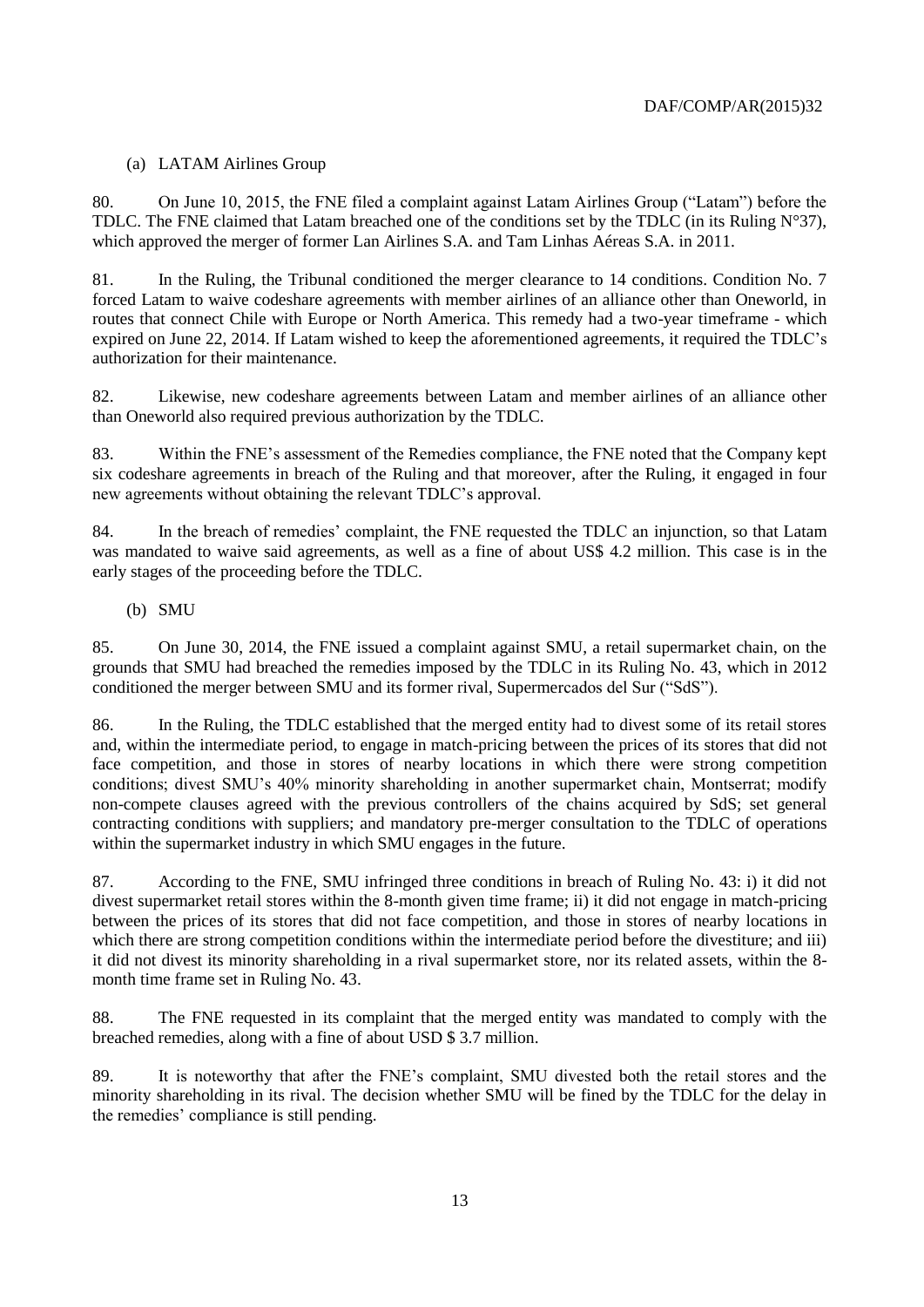# <span id="page-13-0"></span>**3. The role of competition authorities in the formulation and implementation of other policies, e.g. regulatory reform, trade and industrial policies**

Recommendations of regulatory reform: new recommendations and new legislation that has taken into account on previous recommendations

#### (a) FNE

Stock Market

90. On February 2, 2015, the FNE filed a request to the TDLC, in the use of its power to recommend the President to amend a law or regulation whether there is a legal provision which may cause anticompetitive effects, particularly regarding the Chilean Stock Market Act in which the FNE detected two loopholes.

91. On one hand, there are three stock markets, which are not effectively connected. This produces a high level of market fragmentation, reduces liquidity and consolidates the dominant firm's market power. Each stockbroker can voluntarily offer the purchase or sale operation in the other stock markets only whether it was not matched in the origin market after three minutes. This affects a proper stock price formation, the principle of the better execution of the stock offers, as well as creates barriers to entry for a new stock market operator. The FNE requested the TDLC to recommend the amendment of the Stock Market Act in order to introduce an effective connection amongst stock markets with a binding, automatic ant instantaneous match of shares operations.

92. A second finding is that, in practice, there is a mutualized property of each stock market. This means that stockbrokers are required to hold shares in a given stock market in order to operate in it, even when the law allowed them to operate without being a shareholder. The FNE claimed it constituted a barrier to entry, regarding the high share prices and its limited availability in the three stock markets. The FNE proposed to amend the Stock Market Act in order to forbid the mutualization and to establish different guarantees from stockbrokers.

- (b) Competition Tribunal
	- (a) DICREP

93. In November 2014, the TDLC issued a recommendation to the President of the Republic, to enact legal or regulatory provisions with the objective of improving competition in the market of pawnbrokers and secured loans. In Chile, this market is restricted by law to a state-owned institution –Dirección General de Crédito Prendario, "DICREP"–, and the creation of private pawnbrokers is forbidden by law. However, in practice, some companies offered a substitute for secured loans, in the form of purchases of jewelry with repurchase agreements. The Competition Tribunal considered that this market could benefit from being opened to private companies, as long as it was regulated regarding at least: (i) the companies interested in developing the pawnbrokers industry should have an operating licence and would be under the supervision of a control body; (ii) services provided by new entrants and Dicrep, should comply with the same uniform regulation refered at least to maximum interest rates and other charges; number of admissible renovations of the loans; maximum amount of loans per customer; limitation of the loan to a percentage of the pawned good; and maximum time limit of the loans. It was also recommended that jewelry purchasers with repurchase agreements should be subject of the same regulations; (iii) the sale of the pledge in case of default in the payment should not be made by the creditor, but by a public entity created by the legislator; (iv) the part of such price that exceeds the debt, interests and costs should be given to the debtor; (v) pawnbrokers should comply with informational duties; (vi) the compensation pawnbrokers should pay to clients in case of lost or destruction of the good should be regulated as it is for Dicrep; and, (vii) With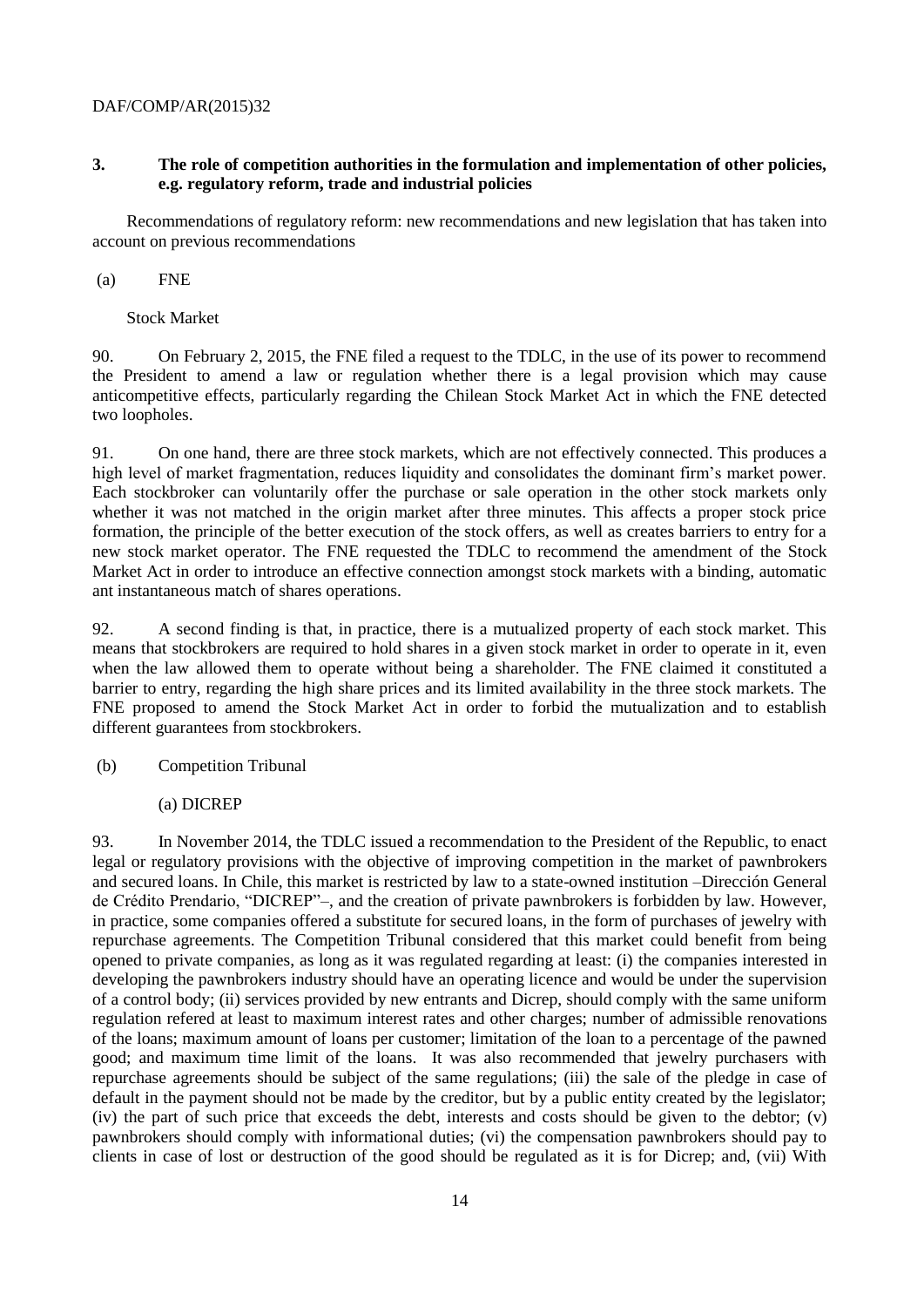regard to non-regulated aspects, pawnbrokers should comply with the existing regulation applicable to standard credits.

94. Regarding another recommendation issued by the TDLC in April 2014, for improving competition in the market of fixed telecommunications in residential and office buildings, the Government issued a bill in January 2015 that took into account several of the recommendations. The bill was named "*Protects freedom of choice in cable television, internet or telephony services*". The bill states that every building project that considers several units, must have enough capacity in its cable ducts for more than one telecommunications operator to offer their services in competitive conditions. Also, the owner or leaseholder of a unit in one of these building projects will have the right to choose the provider or providers of telecommunication services freely. A registry of building projects was also created, so that telecommunications operators can obtain information of where they can offer their services.

(b) Transbank

95. Back in December 2013, the FNE filed an inquiry before the TDLC, requesting the revision of the authorization that was granted to banks in 1991, which allowed them to act jointly in the credit and debit card acquiring market –the banks created Transbank, a jointly owned Auxiliary Financial Company, after this authorization–. In April 2014, the Competition Tribunal declared the case inadmissible, arguing that some of the FNE's allegations corresponded to an adversarial proceeding, and others pertained to a request for the issuance of general instructions, which would affect any future participants of the market, instead of only the incumbent, Transbank. Because of this, the Competition Tribunal deemed that the appropriate course of action was a regulatory amendment proposal proceeding, which was initiated *exofficio* by the TDLC in that month. This proceeding is still in process.

96. The FNE presented an appeal for reversal of the Competition Tribunal decision that declared the inquiry inadmissible. The Competition Tribunal stated that a claim before the Supreme Court does not proceed when the Competition Tribunal declares a case inadmissible. The FNE requested the Supreme Court to overrule this last decision and proceed with the review of the decision that declared the inquiry inadmissible. The Supreme Court considered that the decision that declared the inquiry inadmissible could be reviewed by means of appeal, but upheld TDLC's decision to close the proceeding, agreeing with the latter in that some of the allegations corresponded to an adversarial proceeding..

#### <span id="page-14-0"></span>**4. Resources of competition authorities**

The FNE:

## <span id="page-14-1"></span>*4.1 Resources overall (current numbers and change over previous year):*

- *4.1.1 Annual budget (in your currency and USD):*
- 97. The annual budget assigned to the FNE is shown in the table below:

| Year     | <b>Chilean Pesos</b> | USD*       |
|----------|----------------------|------------|
| 2012     | 4,220,158,000        | 7,403,786  |
| 2013     | 4,507,826,000        | 7,908,467  |
| $2014**$ | 4,675,937,000        | 8,203,398  |
| 2015     | 7,070,663,000        | 12,404,672 |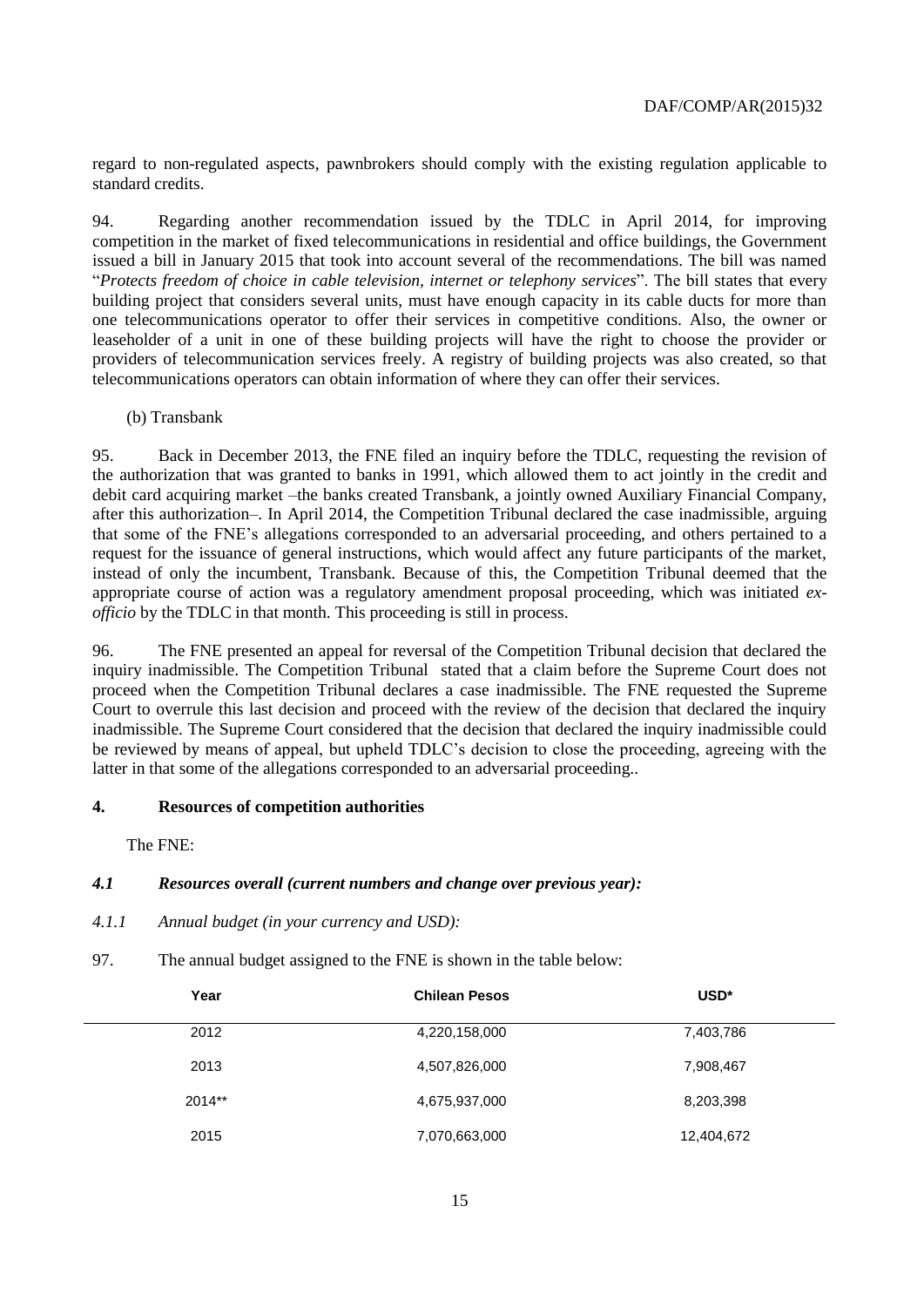\* Using average exchange rate for 2014, published by the Central Bank of Chile, USD 1 = CLP 570.0.

\*\*Includes only operational budget. The total budget for 2014 is around USD 12,991,875 and includes the change of headquarters of the FNE.

# *4.1.2 Number of employees (person-years):*

| <b>Staff</b>        | 2012 | 2013 | 2014 | 2015 |
|---------------------|------|------|------|------|
| Economists          | 18   | 20   | 20   | 20   |
| Lawyers             | 40   | 36   | 42   | 39   |
| Other professionals | 20   | 20   | 19   | 23   |
| Support staff       | 13   | 14   | 15   | 10   |
| All staff           | 91   | 90   | 96   | 92   |

#### <span id="page-15-0"></span>*4.2 Human resources (person-years) applied to:*

|                                                | 2013 | 2014 | 2015 |
|------------------------------------------------|------|------|------|
| Enforcement against anticompetitive practices; | 36   | 45   | 33   |
| Merger review and enforcement;                 | 9    | 8    |      |
| Advocacy efforts.                              | 9    | 8    |      |
| Litigation                                     | 13   | 12   | 18   |

#### <span id="page-15-1"></span>*4.3 Period covered by the above information:*

98. The budget for the FNE refers to the period of January to December of each year. Staff as of January of each year.

# The TDLC

#### <span id="page-15-2"></span>*4.4 Resources overall (current numbers and changes over the previous year):*

*4.4.1 Annual budget (in your currency and US\$)* 

| Year     | <b>Chilean Pesos</b> | USD*      |  |
|----------|----------------------|-----------|--|
| 2012     | 1,117,052,000        | 1,959,740 |  |
| 2013     | 1,228,933,000        | 2,156,022 |  |
| $2014**$ | 1,434,228,420        | 2,516,190 |  |
| 2015     | 1,729,560,000        | 3,034,315 |  |

\*Using average exchange rate for 2014, published by the Central Bank of Chile, USD 1 = CLP 570.0.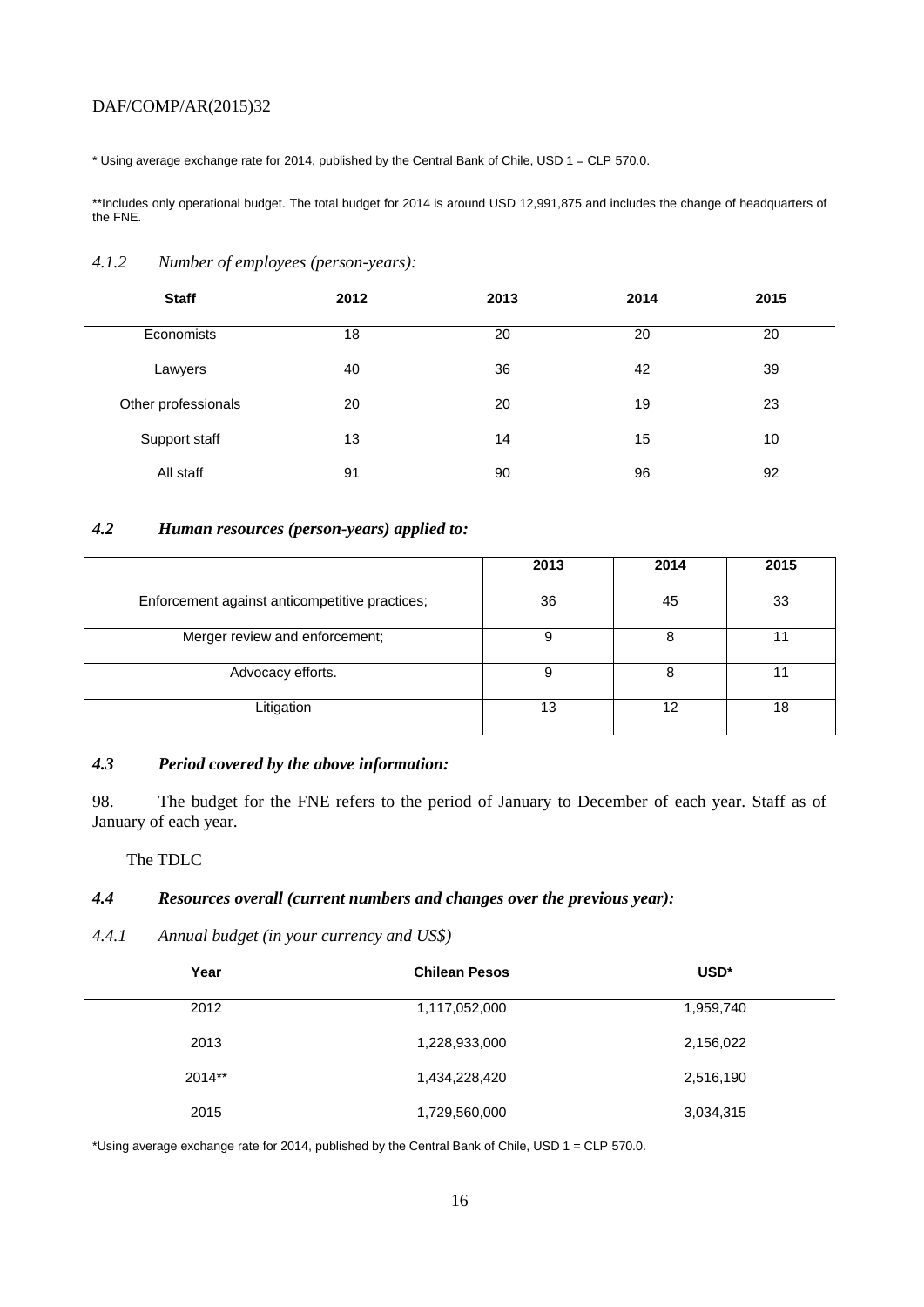\*\*Includes only operational budget. The total budget for 2014 is around USD 3,334,517 and includes the change of headquarters of the TDLC.

|      | Staff members + judges |
|------|------------------------|
| 2012 | 18                     |
| 2013 | 21                     |
| 2014 | 21                     |
| 2015 | 22                     |

# *4.4.2 Number of members (including staff members + judges)*

#### *4.4.3 Informing separately for each year:*

|               | 2012 | 2013 | 2014 | 2015 |
|---------------|------|------|------|------|
| Economists    | 5    | b    | b    | O    |
| Lawyers       |      |      |      |      |
| Support staff | 6    |      |      |      |
| All staff     | 18   | 21   | 21   | 22   |

#### <span id="page-16-0"></span>*4.5 Period covered by the above information:*

99. The budget for the TDLC refers to the period of January to December of each year. Staff as of January 1st of each year.

#### <span id="page-16-1"></span>**5. Summaries of or references to new reports and studies on competition policy issues**

(a) Study of Public Procurement of Pharmaceutical Drugs in Healthcare Facilities

100. On November 12, 2014, the FNE issued a report on public procurement regarding the healthcare sector, titled "Study of Public Procurement of Pharmaceutical Drugs in Healthcare Facilities". This study is part of the FNE's competition advocacy task.

101. The report analyzed 303 tenders conducted between January 2013 and January 2014 in several public hospitals throughout Chile. The data showed the tender bids contained certain clauses that could act as entry barriers or exclusion mechanisms over competitors that sell generic or similar drugs, therefore hindering competition in the public procurement market.

102. The FNE's study concluded there was room for improvements in the public procurement of pharmaceutical drugs, through tenders with a higher focus on criteria of efficiency and effectiveness. It proposed several suggestions to increase competition in the market, such as improving the exchange of information between actors in the public health sector, to standardize the tender bids executed by health facilities according to the type of drug that is being tendered and to promote centrally-executed purchases, intermediated by a public procurement entity (Cenabast).